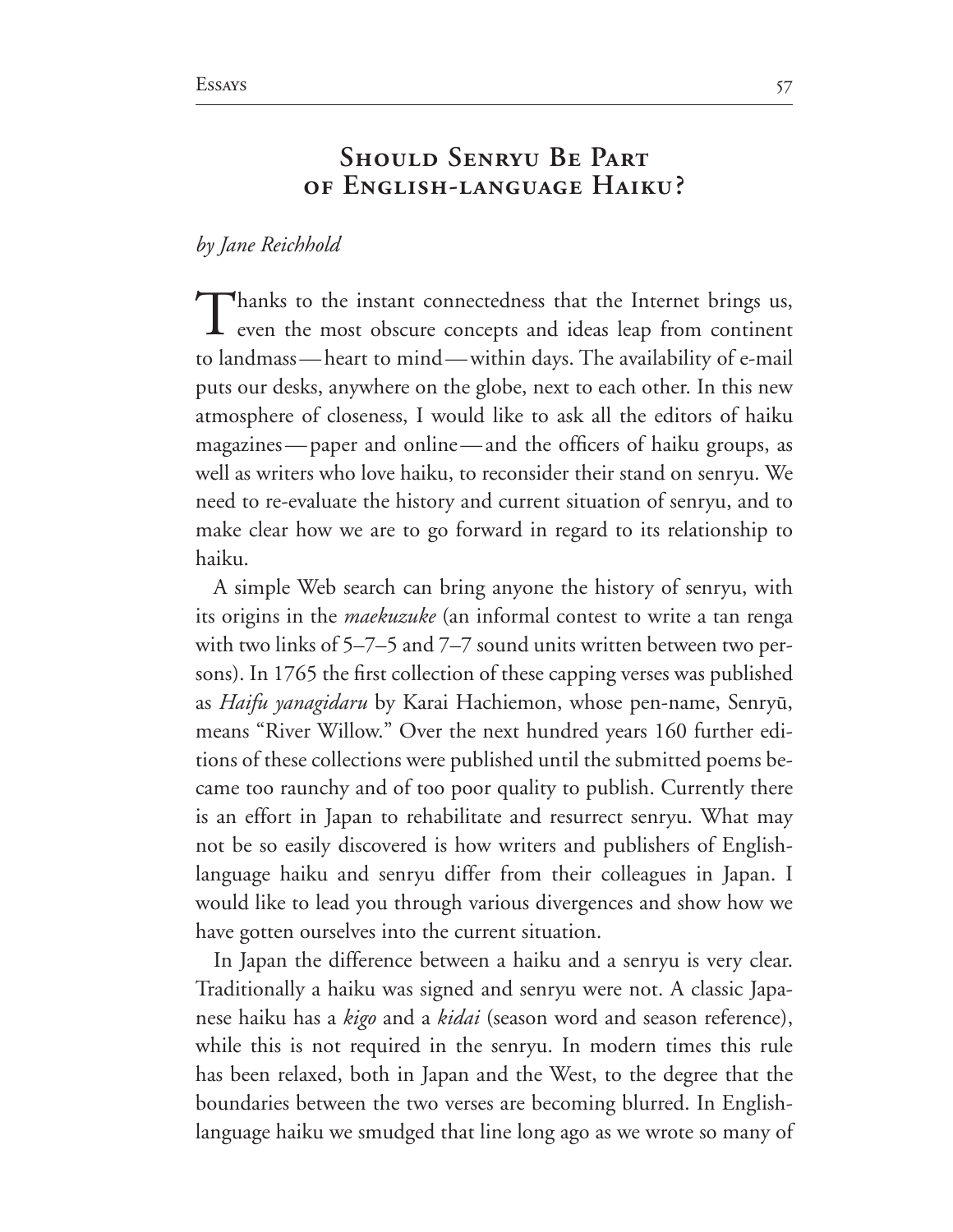the poems we called haiku without a solid knowledge of season words and how to use them.

The best distinction we Westerners could devise was to say haiku are about nature and senryu are about human nature. This assertion was soon undermined, however, by the realization that humans are indeed a part of the natural world and to make this separation was not only foolish, but invalid. People are a part of the natural world. Even from the beginnings, many of the observations in English-language haiku were aimed at elucidating human actions and reactions. This trend was reinforced by our experiments in the related form of renga, which contains haiku and haiku-like poems that reflect humanity and human actions.

Perhaps if we had kept, and popularized, the Japanese terms *haikai* (any stanza in a renga) and *hokku* (specifically the first stanza of a renga and the forerunner of modern haiku), we could have seen more clearly the differences and then had available the proper terms for naming two kinds of haiku. The first translations from the Japanese into English and French kept the terms *hokku* and *haikai,* and eventually adopted the word "haiku," which Shiki invented about 1900. So it seems, in spite of some efforts to untangle the knot, we are stuck with calling our poems haiku, but I do not see this as a problem. The greater difficulty arises when we try to incorporate another type of writing called senryu into our English-language haiku.

Since the English-language haiku and English-language senryu have exactly the same form, the same subject matter, and most of the time the same attributes, some persons have tried to delineate the two, as Michael Dylan Welch does: "I think poems that are haiku or senryu fall into four categories: 1) serious nature poems (typically with a season word, but to my mind needn't always have one); 2) serious human-centered poems; 3) humorous nature poems (rare); or  $4$ ) humorous human-centered poems. Categories 1 and 4 are clearly haiku and senryu, respectively. The poems in categories 2 and 3, however, fall in grey areas, and it is poems in these areas that cause most people problems."

The quandary this puts us in is that no two persons can agree on what is humorous and what is serious and how much satire, or humor,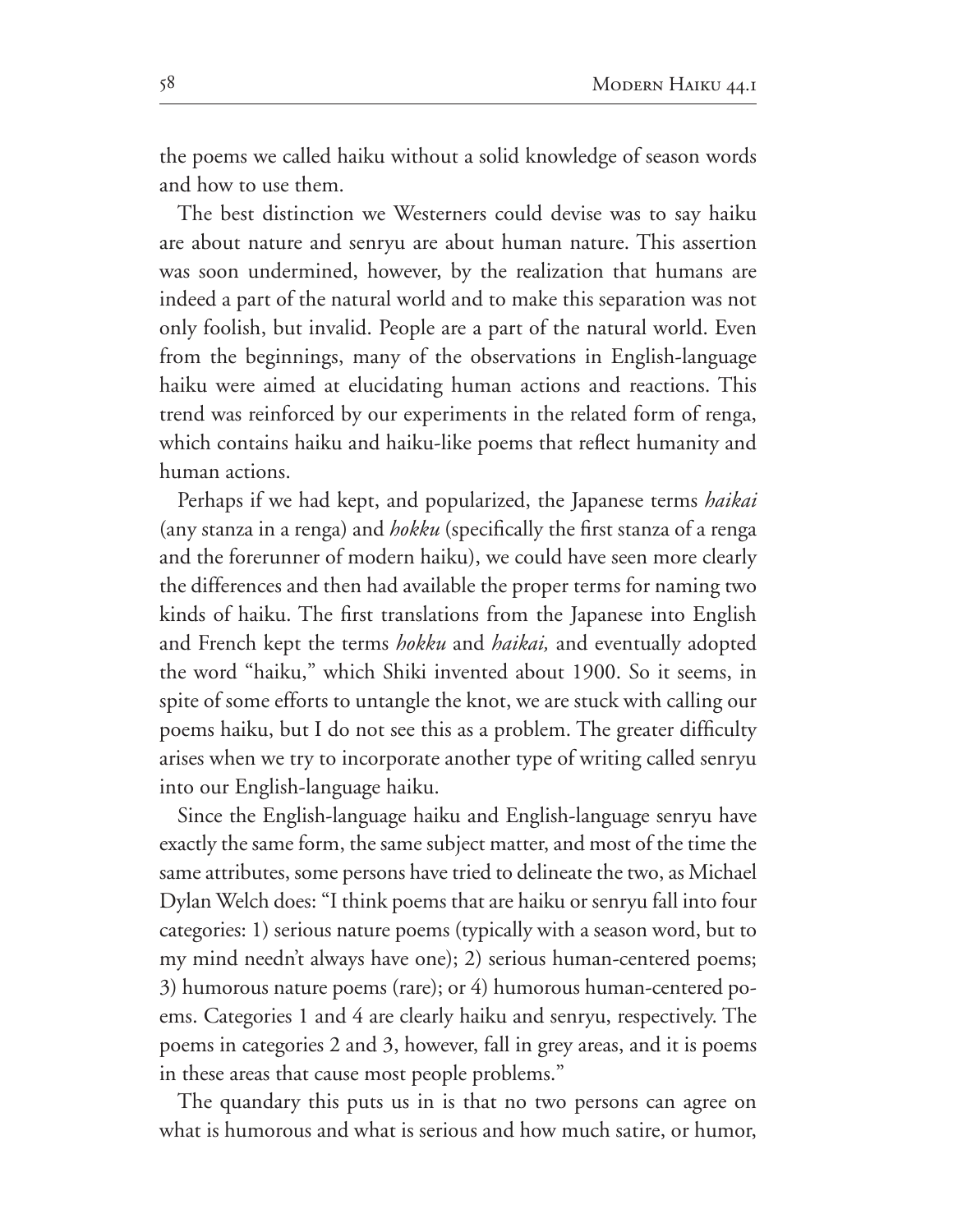or wit causes a poem to cross from one type to the other. Since the *hai* of haiku can be translated as "joke," or "comic," or "funny," we need to try to find a reason to name some haiku senryu based on the criterion of humor. Because humor or comic is part of the name, the Englishlanguage haiku is capable of incorporating any degree of wit or satire or any feeling we humans experience.

Yet the old idea that one of the two kinds of haiku should be called senryu persists. Even editors who may not agree on this will continue to publish haiku under the double name of haiku/senryu. Often they will admit they cannot tell, or don't want to decide, the difference be tween the two types so they avoid the issue or cover their bases by mak ing a new compound word. Even Welch tempers his definition: "The difference between haiku and senryu? To some degree it doesn't matter, if one's focus is purely on good poetry, because these labels are the tools of academic analysis, not poetic appreciation."

This comment simply avoids the issue. As publishers of haiku we need to be informed, to inform, and to respond to the situation for several reasons:

1. In Japan senryu are not considered a part of the haiku scene; senryu are not written by haiku poets. They never have been and there are no plans to change the barriers. For the most part, senryu writers do not see their work as haiku. In his *Modern Senryu in English*, Shuho Ohno writes: "According to the book published in 1984 by Suika Seki: 'In *Japanese* textbooks, poetry, short poems called *Tanka* and *Haiku* have been introduced but no *Senryū*.... So there is a necessity to start a movement so that current *Senry*û will be introduced similar to *Haiku* and *Tanka*." If this is so, then as late as 1984 the Japanese educational system did not recognize senryu as a poetic form.

2. Japan has a ranking system for poets that is very strict and clear. On the top are tanka poets, then come haiku writers, and lastly there are those who write senryu. In the West, by trying to be democratic we have opted to include senryu as a part of our haiku poetry. The Japa nese clearly have not.

3. In one way the Japanese ranking system did transport itself into English-language haiku in the early days. At that time "senryu" was a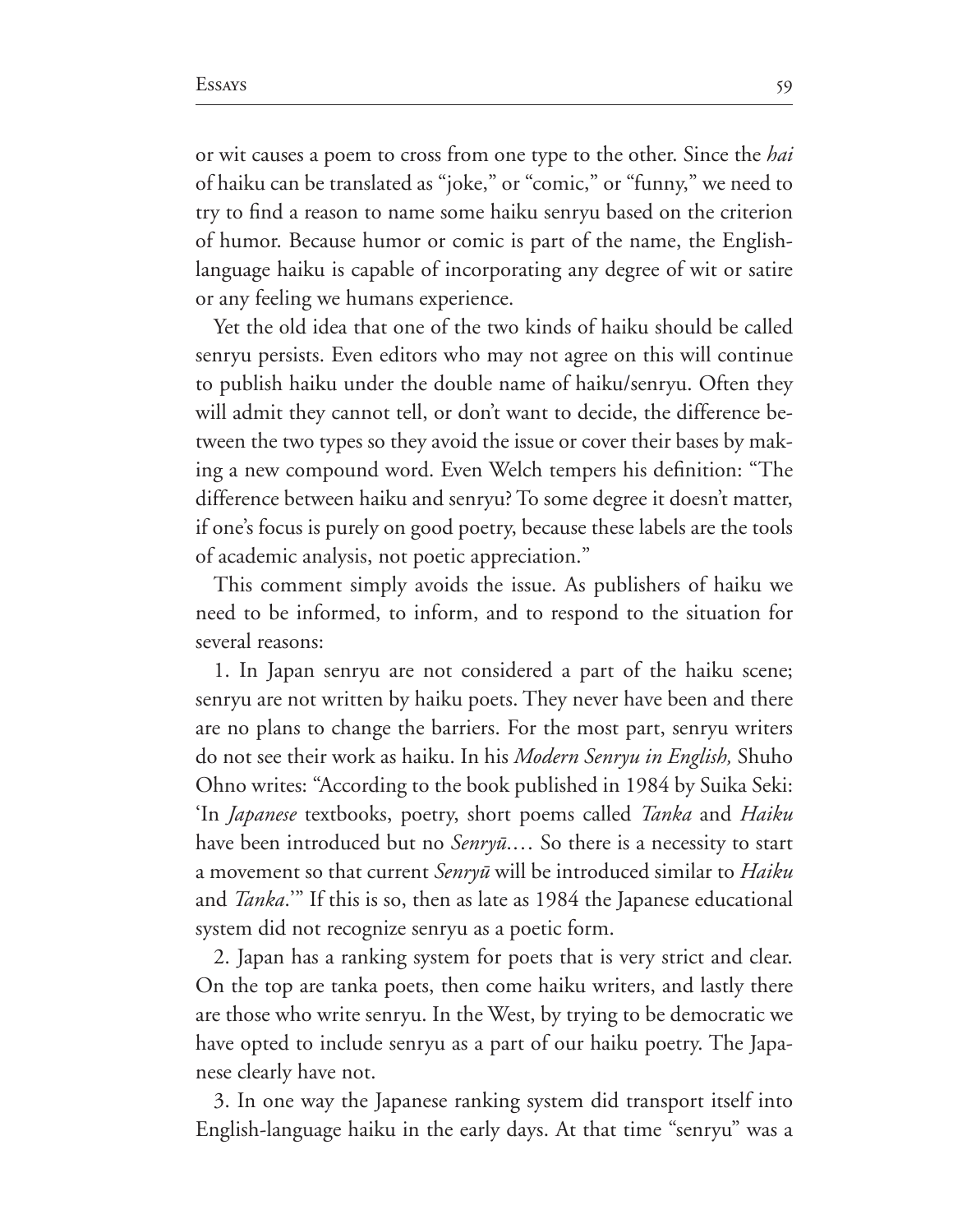pejorative term for haiku that were unsuccessful, immature, or failed in some other way. This is now changing to the extent that some English writers now actually call themselves senryu writers.

There will probably always be persons in the scene who enjoy see ing themselves as the rebels, the ones who say they bring more fun or impropriety to haiku. For this, or some other reason, they wish to keep the term "senryu" alive and active.

If these poets decide to do this, they have an obligation to find some way to give senryu some visual or typographical marker to distinguish it easily from haiku. Here is the chance for writers in English to indicate clearly that a certain poem is meant to be a senryu and not a haiku. There seems to be considerable interest these days in one-line haiku. I would hesitate to try to make it a rule that three-line poems are haiku while one-liners are senryu, although this idea might make sense at some level insofar as many Japanese-language senryu do not employ the *kire* or *kireji*—"cut" or "cutting words." This makes them, when translated correctly into English, appear as a complete sentence. Interesting advances are being made by one-line haiku and the way it is read, and I would regret seeing this format relegated to the lesser genre of senryu.

Even two-line haiku has precedent in the two-line stanzas of renga and in the rarer explorations of parallels in haiku.

Because so many modern haiku are being written in lower case, with out caps, and using minimal punctuation, we might consider requiring that senryu, written in either one or three lines, begin with a capital let ter and end with a period. This would underscore the idea of a senryu as a sentence and bring it more in line with the Greek epigram and aphorism. We already have an example of this in the work of Alexis Rotella who, by the founding of the senryu magazine *Prune Juice,* set herself up as a major standard-bearer of senryu, is one of the rare writers still using caps and punctuation in her haiku and what she calls senryu.

Another approach is suggested by R.H. Blyth, who used a system of indentations to differentiate translations of haiku and senryu. For ex ample, he typeset haiku (as in his book *Senryu: Japanese Satirical Verses* [1949]) using capitalization, punctuation, and indentation like this: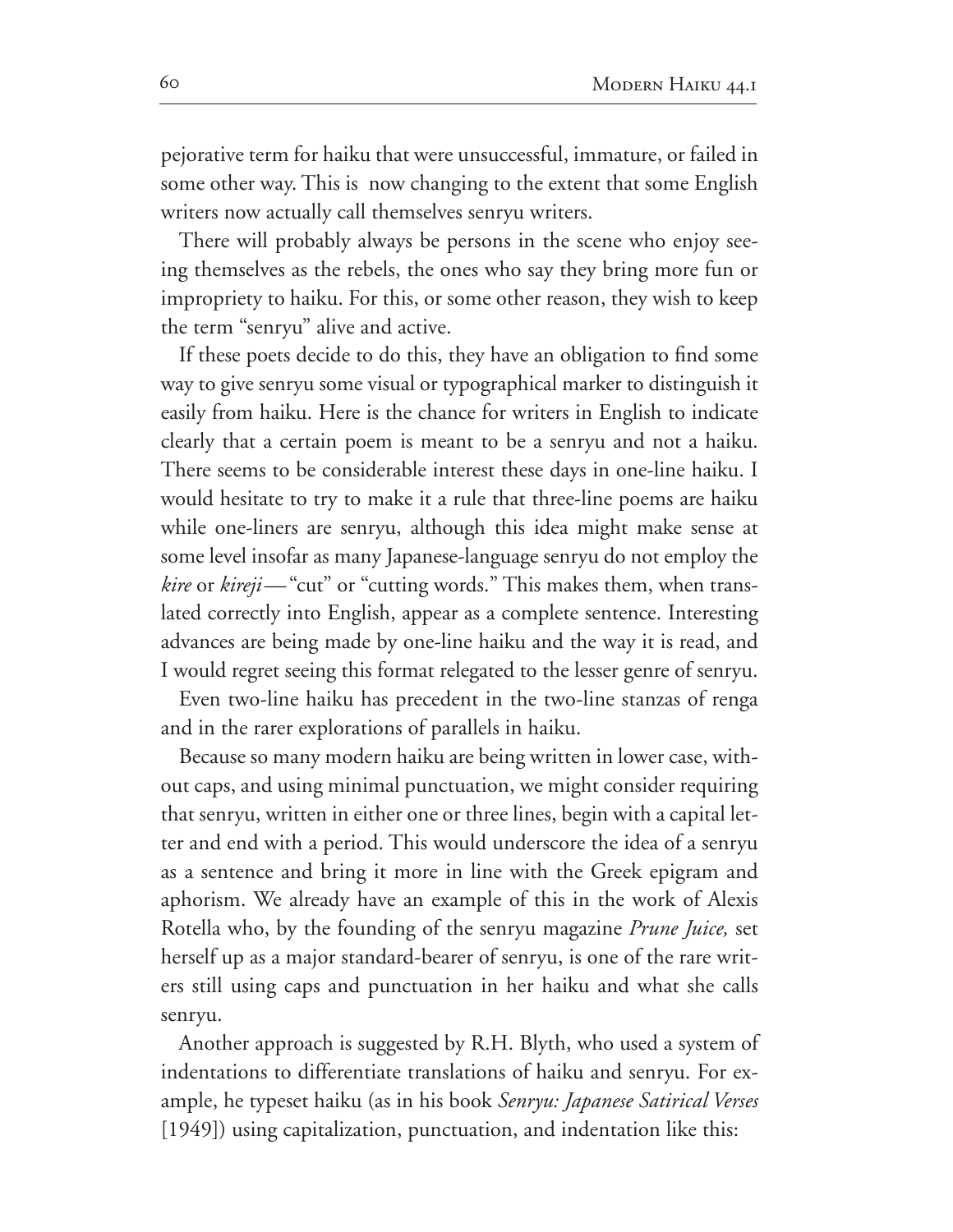Autumn sun Red on the leaves Of the maple.

and senryu (as in his *Japanese Life and Character in Senryu* [1960]) like this:

> The autumn sun Is red on the leaves Of the maple.

But would it not be easier to identify a poem as a senryu if it simply looked like this?

> The autumn sun is red on the leaves of the maple.

What I am asking for is that editors of haiku publications consider dropping the word or category "senryu" from their typology of poems. Please stop categorizing our poems incorrectly! Since May 2012 we have made the *AHAforum* a senryu-free site. We wish that no haiku on the site be labeled as a senryu by the author or anyone else. This does not mean that the word is banned or that no one can use it. Of course, if there is a discussion on the subject we will use the term.

Another positive sign is evidenced in the "Afterword" of *Haiku hier* und heute ("Haiku Here and Today"), the new anthology of Germanlanguage haiku. After a paragraph assessing the confusion presently caused by senryu in the haiku community, editors Udo Wenzel and Rainer Stolz conclude: "Therefore these terms are not given any attention in our collection." Here's a step in the right direction.

It seems especially necessary for the Haiku Society of America (as well as haiku groups of other countries) to return to being a haiku orga nization and leave senryu to senryu writers. If the HSA will not permit tanka into their purview, what grounds can they have for supporting senryu by continuing the name with an annual senryu contest? Modern *Haiku* still hands out a best-senryu-of-issue award. Both *Frogpond* and